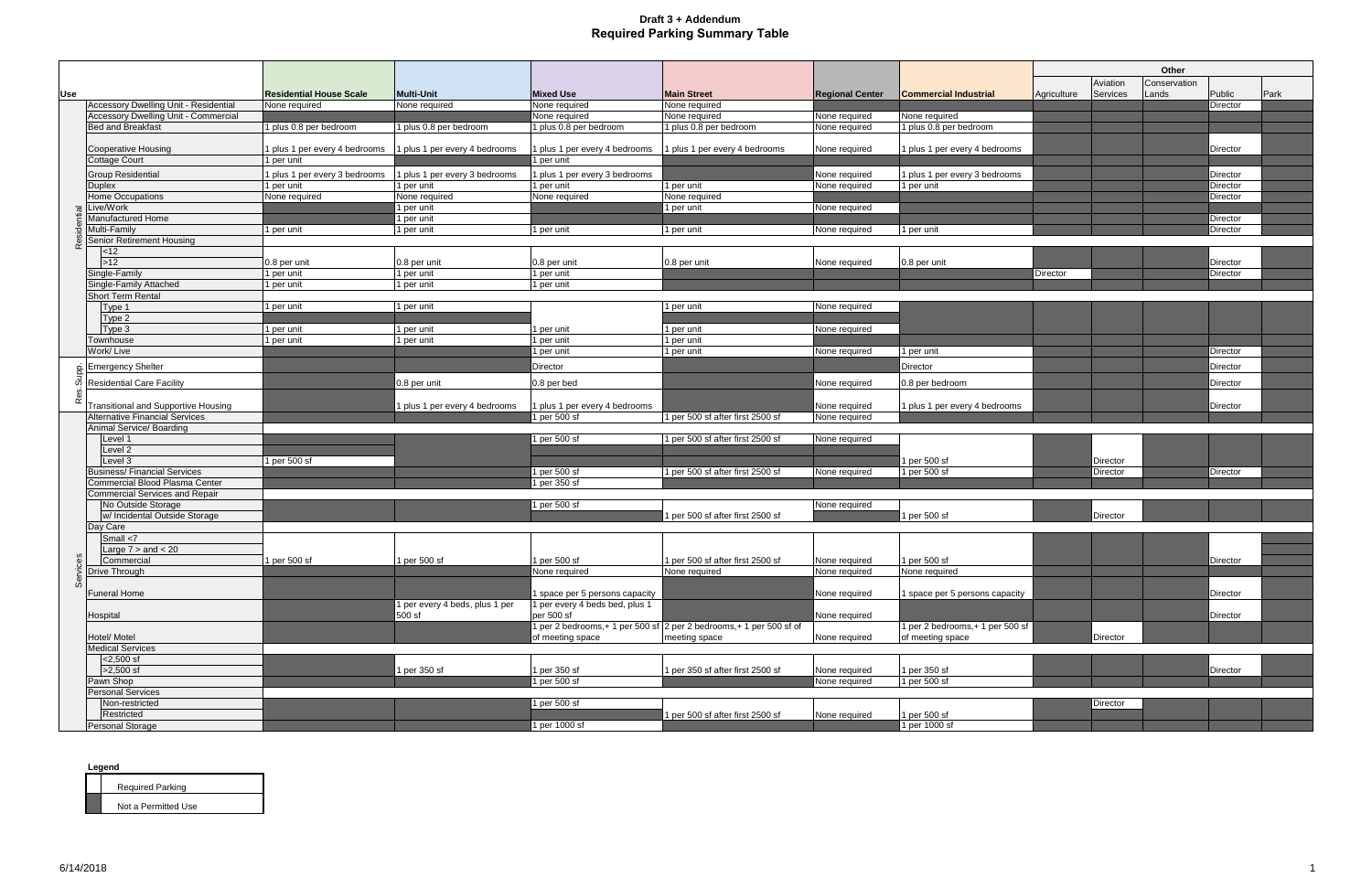|                   |                                                 |                                |                   |                                                      |                                                      |                        |                                                      | Other       |                 |              |                 |                 |
|-------------------|-------------------------------------------------|--------------------------------|-------------------|------------------------------------------------------|------------------------------------------------------|------------------------|------------------------------------------------------|-------------|-----------------|--------------|-----------------|-----------------|
|                   |                                                 |                                |                   |                                                      |                                                      |                        |                                                      |             | Aviation        | Conservation |                 |                 |
| Use               |                                                 | <b>Residential House Scale</b> | <b>Multi-Unit</b> | <b>Mixed Use</b>                                     | <b>Main Street</b>                                   | <b>Regional Center</b> | <b>Commercial Industrial</b>                         | Agriculture | Services        | Lands        | Public          | Park            |
|                   |                                                 |                                |                   |                                                      |                                                      |                        |                                                      |             |                 |              |                 |                 |
| Office            |                                                 |                                |                   |                                                      |                                                      |                        |                                                      |             |                 |              |                 |                 |
|                   | Office General (non-medical)                    |                                |                   | 1 per 500 sf                                         | 1 per 500 sf after first 2500 sf                     | None required          | 1 per 500 sf                                         |             | Director        |              |                 |                 |
|                   | Cemetary                                        |                                |                   |                                                      |                                                      |                        |                                                      |             | Director        |              | Director        |                 |
|                   | <b>Detention Center</b>                         |                                |                   |                                                      |                                                      |                        | Director                                             |             | Director        |              | Director        |                 |
|                   | Government                                      |                                | 1 per 500 sf      | 1 per 500 sf                                         | Director                                             | None required          | Director                                             |             | Director        |              | Director        |                 |
|                   | Library, Museum, Public Art                     | 1 per 500 sf                   | 1 per 500 sf      | 1 per 500 sf                                         | 1 per 500 sf after first 2500 sf                     | None required          | 1 per 500 sf                                         |             |                 |              | Director        | <b>Director</b> |
|                   | <b>Meeting Facility</b>                         | 1 per 500 sf                   | 1 per 500 sf      | 1 per 500 st                                         | 1 per 500 sf after first 2500 sf                     | None required          | 1 per 500 sf                                         |             | Director        |              | Director        | Director        |
|                   | <b>Public Safety Facility</b>                   | Director                       | <b>Director</b>   | <b>Director</b>                                      | <b>Director</b>                                      | None required          | <b>Director</b>                                      |             | Director        |              | Director        | <b>Director</b> |
|                   | <b>Religious Facility</b>                       | Director                       | Director          | <b>Director</b>                                      | <b>Director</b>                                      | None required          | <b>Director</b>                                      | Director    | <b>Director</b> |              | Director        | <b>Director</b> |
|                   | School                                          |                                |                   |                                                      |                                                      |                        |                                                      |             |                 |              |                 |                 |
|                   |                                                 |                                |                   | 1 per staff, plus 1 per every 4                      | 1 per staff, plus 1 per every 4                      |                        | 1 per staff, plus 1 per every 4                      |             |                 |              |                 |                 |
|                   | Business, Trade                                 | Director                       | Director          | students                                             | students                                             | None required          | students                                             |             | Director        |              | Director        |                 |
|                   |                                                 | Director                       | Director          | per staff, plus 1 per every 4<br>students            | 1 per staff, plus 1 per every 4<br>students          | None required          | 1 per staff, plus 1 per every 4<br>students          |             | Director        |              | Director        |                 |
|                   | College or University<br><b>Private Primary</b> | Director                       | Director          | per staff                                            | 1 per staff                                          | None required          | 1 per staff                                          |             |                 |              | Director        |                 |
| Civic/ Public Ass |                                                 |                                |                   | 1 per staff, plus 1 per every 4                      |                                                      |                        | 1 per staff, plus 1 per every 4                      |             |                 |              |                 |                 |
|                   |                                                 |                                |                   | students enrolled in grades 11/                      | per staff, plus 1 per every 4                        |                        | students enrolled in grades 11/                      |             |                 |              |                 |                 |
|                   | <b>Private Secondary</b>                        | Director                       | Director          | 12                                                   | students enrolled in grades 11/12                    | None required          | 12                                                   |             |                 |              | <b>Director</b> |                 |
|                   |                                                 |                                |                   |                                                      |                                                      |                        |                                                      |             |                 |              |                 |                 |
|                   | <b>Public Primary</b>                           | Director                       | Director          | l per staff                                          | I per staff                                          | None required          | 1 per staff                                          |             |                 |              | Director        |                 |
|                   |                                                 |                                |                   | 1 per staff, plus 1 per every 4                      |                                                      |                        | 1 per staff, plus 1 per every 4                      |             |                 |              |                 |                 |
|                   |                                                 |                                |                   | students enrolled in grades 11/                      | 1 per staff, plus 1 per every 4                      |                        | students enrolled in grades 11/                      |             |                 |              |                 |                 |
|                   | Public Secondary                                | Director                       | Director          | 12 <sup>°</sup><br>First 2500 sf - 1 per 150 sf      | students enrolled in grades 11/12                    | None required          | 12                                                   |             |                 |              | Director        |                 |
|                   |                                                 |                                |                   |                                                      | First 2500 sf - None required                        |                        |                                                      |             |                 |              |                 |                 |
|                   |                                                 |                                |                   | 2500-10k - 1 per 125 sf                              | 2500-10k - 1 per 125 sf<br>10K+ - 1 per 100 sf       |                        |                                                      |             |                 |              |                 |                 |
|                   | Bar/ Nightclub (Level 1 and 2)                  |                                |                   | 10K+ - 1 per 100 sf                                  | 1 per 150 sf after first 2,500 sf of                 | None required          |                                                      |             | Director        |              | Director        |                 |
| នី                |                                                 |                                |                   | 1 per 150 sf of tasting area + 1                     | tasting area, plus 1 per 1,000 sf of                 |                        | 1 per 150 sf of tasting area + 1                     |             |                 |              |                 |                 |
|                   | Micro-Brewery/ Winery                           |                                |                   | per 1000sf of production                             | production area                                      | None required          | per 1,000 sf of production                           |             |                 |              |                 |                 |
|                   | <b>Mobile Food Sales</b>                        |                                |                   | None required                                        | None required                                        | None required          | None required                                        |             | Director        |              | Director        |                 |
|                   | Restaurant                                      |                                |                   |                                                      |                                                      |                        |                                                      |             |                 |              |                 |                 |
|                   |                                                 |                                |                   |                                                      |                                                      |                        |                                                      |             |                 |              |                 |                 |
| ൙                 | Restaurant w/o                                  |                                |                   |                                                      |                                                      |                        |                                                      |             |                 |              | Director        |                 |
|                   | Restaurant w/                                   |                                |                   | First 2500 sf - 1 per 150 sf<br>2500+ - 1 per 125 sf | First 2500 sf - None<br>2500+ - 1 per 125 sf         |                        | First 2500 sf - 1 per 150 sf<br>2500+ - 1 per 125 sf |             |                 |              | Director        |                 |
|                   | Late Night Restaurant                           |                                |                   | No Dining - 1 per 325 sf                             | No Dining - 1 per 325 sf after 2500 sf None required |                        | No Dining - 1 per 325 sf                             |             |                 |              |                 |                 |
|                   | <b>Drive Through</b>                            |                                |                   | None required                                        | None required                                        |                        | None Required                                        |             | Director        |              |                 |                 |
|                   | <b>Alcohol Sales</b>                            |                                |                   | l per 500 sf                                         | 1 per 500 sf after 2500 sf                           | None required          | 1 per 500 sf                                         |             | Director        |              | Director        |                 |
|                   | <b>Commercial Food Prep</b>                     |                                |                   | per 1000 sf                                          |                                                      | None required          | 1 per 1000 sf                                        |             |                 |              | Director        |                 |
|                   | <b>Food Sales</b>                               |                                |                   | 1 per 350 sf                                         | 1 per 350 sf after 2500 sf                           | None required          | 1 per 350 sf                                         |             | Director        |              | <b>Director</b> |                 |
|                   | General                                         |                                |                   |                                                      |                                                      |                        |                                                      |             |                 |              |                 |                 |
|                   | <5.000 sf                                       |                                |                   |                                                      |                                                      |                        |                                                      |             | Director        |              | Director        |                 |
| Retail            | $>5,000$ and < 10,000 sf                        |                                |                   |                                                      | 1 per 500 sf after first 2500 sf                     |                        |                                                      |             | Director        |              | Director        |                 |
|                   | >10,000 and < 100,000 sf                        |                                |                   |                                                      |                                                      |                        |                                                      |             | <b>Director</b> |              | Director        |                 |
|                   | $> 100,000$ sf                                  |                                |                   |                                                      |                                                      |                        |                                                      |             |                 |              |                 |                 |
|                   | w/ Onsite Production                            |                                |                   |                                                      |                                                      |                        |                                                      |             | Director        |              | Director        |                 |
|                   | W/ Outside Storage                              |                                |                   | l per 500 sf                                         | 1 per 500 sf after first 2500 sf                     | None required          | per 500 sf                                           |             | Director        |              | Director        |                 |
|                   | <b>Mobile Retail</b>                            |                                |                   | <b>None Required</b>                                 | None Required                                        | None required          | None Required                                        |             | Director        |              | Director        |                 |

| <b>Required Parking</b> |
|-------------------------|
| Not a Permitted Use     |

|--|--|--|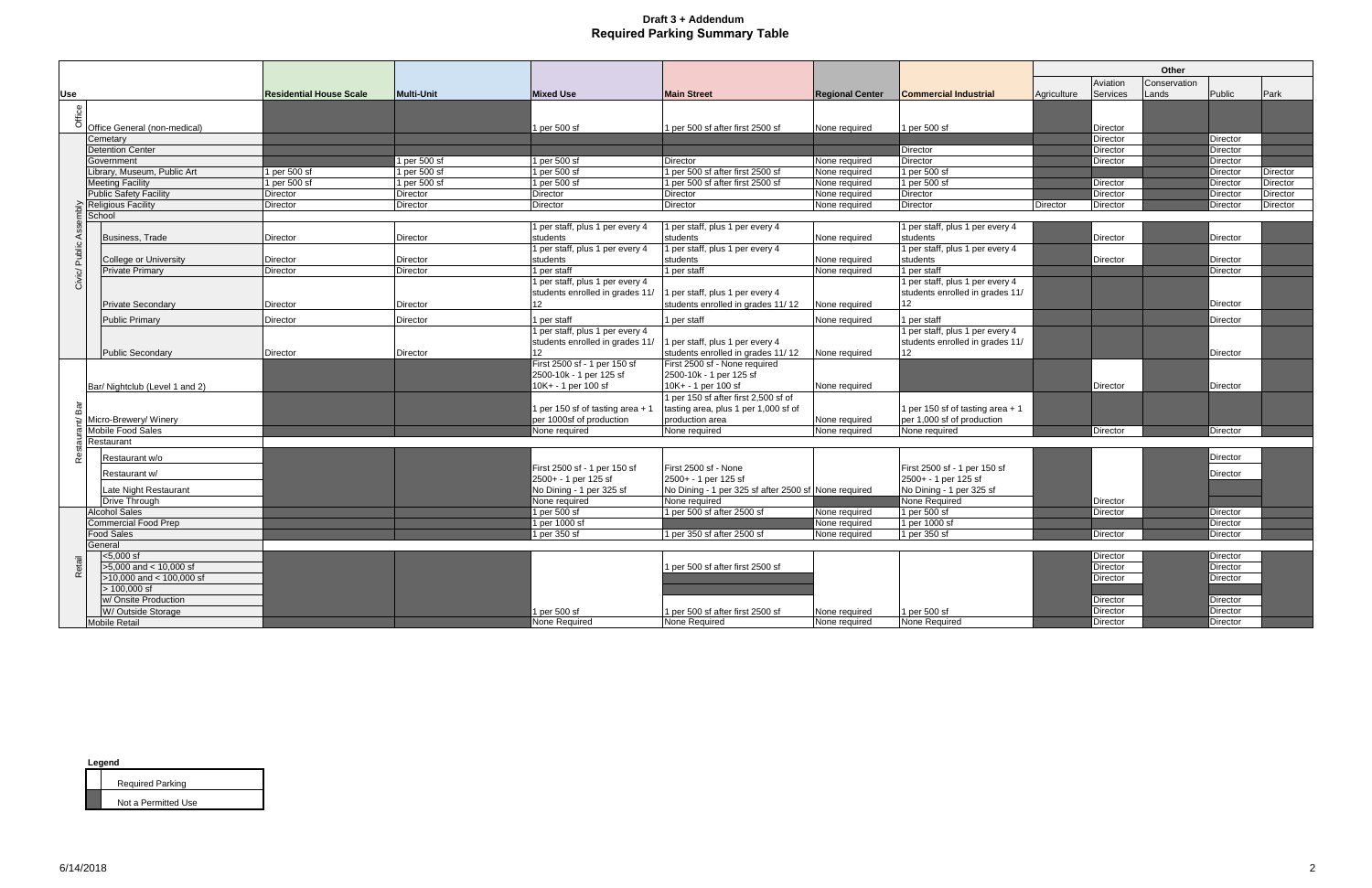|            |                                |                                |                        |                                 |                            |                        |                                 |                 |          | Other        |                 |                 |
|------------|--------------------------------|--------------------------------|------------------------|---------------------------------|----------------------------|------------------------|---------------------------------|-----------------|----------|--------------|-----------------|-----------------|
|            |                                |                                |                        |                                 |                            |                        |                                 |                 | Aviation | Conservation |                 |                 |
| <b>Use</b> |                                | <b>Residential House Scale</b> | Multi-Unit             | <b>Mixed Use</b>                | <b>Main Street</b>         | <b>Regional Center</b> | <b>Commercial Industrial</b>    | Agriculture     | Services | Lands        | Public          | Park            |
|            | Adult                          |                                |                        | 1 per 500 sf                    |                            | None required          | 1 per 500 sf                    |                 |          |              |                 |                 |
|            | <b>RV</b> Park                 |                                |                        | 1 plus 1 per camping site       |                            |                        | 1 plus 1 per camping site       |                 |          |              | Director        | Director        |
|            | <b>Convention Center</b>       |                                |                        |                                 |                            | None required          |                                 |                 |          |              |                 |                 |
|            | Performance Venue              |                                |                        |                                 |                            |                        |                                 |                 |          |              |                 |                 |
|            | Indoor $< 2,500$               |                                |                        |                                 | Director                   |                        |                                 |                 | Director |              | Director        |                 |
|            | Indoor 2,500 - 10,000 sf       |                                |                        |                                 | Director                   |                        |                                 |                 |          |              | Director        |                 |
|            | Indoor $> 10,000$ sf           |                                |                        |                                 | Director                   |                        |                                 |                 |          |              |                 |                 |
|            | Outdoor $< 2,500$              |                                |                        |                                 | <b>Director</b>            |                        |                                 |                 | Director |              | Director        |                 |
|            | Outdoor 2,500 - 10,000 sf      |                                |                        |                                 | <b>Director</b>            |                        |                                 |                 |          |              | Director        |                 |
| ain. / Rec | Outdoor $> 10,000$ sf          |                                |                        | Director                        |                            | None required          | Director                        |                 |          |              |                 | <b>Director</b> |
|            | Marina                         |                                |                        | Director                        |                            |                        | Director                        |                 |          |              | Director        |                 |
|            | Recreation                     |                                |                        |                                 |                            |                        |                                 |                 |          |              |                 |                 |
| 面          | Indoor $< 5,000$ sf            |                                |                        |                                 |                            |                        |                                 |                 |          |              |                 |                 |
|            | Indoor $> 5,000$ sf            |                                |                        |                                 |                            |                        |                                 |                 |          |              |                 |                 |
|            | Outdoor, Formal                |                                |                        |                                 |                            |                        |                                 |                 |          |              |                 |                 |
|            | Outdoor, Informal              |                                |                        |                                 |                            |                        |                                 |                 |          |              |                 |                 |
|            | Outdoor, Natural               | Director                       | Director               | Director                        | Director                   | None required          | Director                        |                 |          | Director     | <b>Director</b> | Director        |
|            | Spectator                      |                                |                        | Director                        |                            | None required          | Director                        |                 |          |              | Director        |                 |
|            | <b>Community Events</b>        |                                |                        |                                 |                            |                        |                                 |                 |          |              |                 | <b>Director</b> |
|            | Studio                         | 1 per 500 sf                   | 1 per 500 sf           | 1 per 500 sf                    | 1 per 500 sf after 2500 sf | None required          | 1 per 500 sf                    |                 |          |              | Director        |                 |
|            | Agricultural Industry          |                                |                        |                                 |                            |                        | Director                        | <b>Director</b> | Director |              |                 |                 |
|            | Manufacturing and Storage      |                                |                        |                                 |                            |                        |                                 |                 |          |              |                 |                 |
|            |                                |                                |                        | per 1k sf manufacturing,        |                            |                        | 1 per 1k sf manufacturing,      |                 |          |              |                 |                 |
|            |                                |                                |                        | warehouse, plus 1 per 250 sf of |                            |                        | warehouse, plus 1 per 250 sf of |                 |          |              |                 |                 |
|            | Light                          |                                |                        | office or business area         |                            | None required          | office or business area         |                 |          |              |                 |                 |
| ndustrial  | General                        |                                |                        |                                 |                            |                        | Director                        |                 |          |              |                 |                 |
|            | Restricted                     |                                |                        |                                 |                            |                        | Director                        |                 | Director |              | Director        |                 |
|            | Mining and Resource Extraction |                                |                        |                                 |                            |                        | Director                        |                 |          |              | Director        |                 |
|            | <b>Recycling Center</b>        |                                |                        |                                 |                            |                        |                                 |                 |          |              |                 |                 |
|            | Collection and Transfer        |                                |                        |                                 |                            |                        |                                 |                 |          |              | Director        |                 |
|            | Drop-off and Reuse             |                                |                        |                                 |                            |                        |                                 |                 |          |              |                 |                 |
|            | <b>Storage and Processing</b>  |                                |                        |                                 |                            |                        | Director                        |                 |          |              | Director        |                 |
|            | Salvage/ Junk Yard             |                                |                        |                                 |                            |                        | Director                        |                 |          |              | Director        |                 |
|            | Animal Production              |                                |                        |                                 |                            |                        |                                 | Director        |          |              | Director        |                 |
|            | <b>Agricultural Support</b>    |                                |                        |                                 |                            |                        |                                 | Director        |          |              | Director        |                 |
|            | <b>Indoor Crop Production</b>  |                                |                        | Director                        |                            |                        | <b>Director</b>                 | Director        |          |              | Director        |                 |
|            |                                | <5,000 - None required         | <5,000 - None required |                                 |                            |                        |                                 |                 |          |              |                 |                 |
|            | <b>Community Agriculture</b>   | >5,000 - Director              | >5,000 - Director      | <b>Director</b>                 | <b>Director</b>            | None required          | Director                        | Director        |          |              | <b>Director</b> | Director        |
|            | <b>Plant Production</b>        |                                |                        |                                 |                            |                        |                                 | Director        |          |              | Director        |                 |
|            |                                | <5,000 - None required         |                        |                                 |                            |                        |                                 |                 |          |              |                 |                 |
|            | <b>Stables</b>                 | >5,000 - Director              |                        |                                 |                            |                        |                                 | Director        |          |              | Director        | Director        |

| <b>Required Parking</b> |
|-------------------------|
| Not a Permitted Use     |

**Legend**